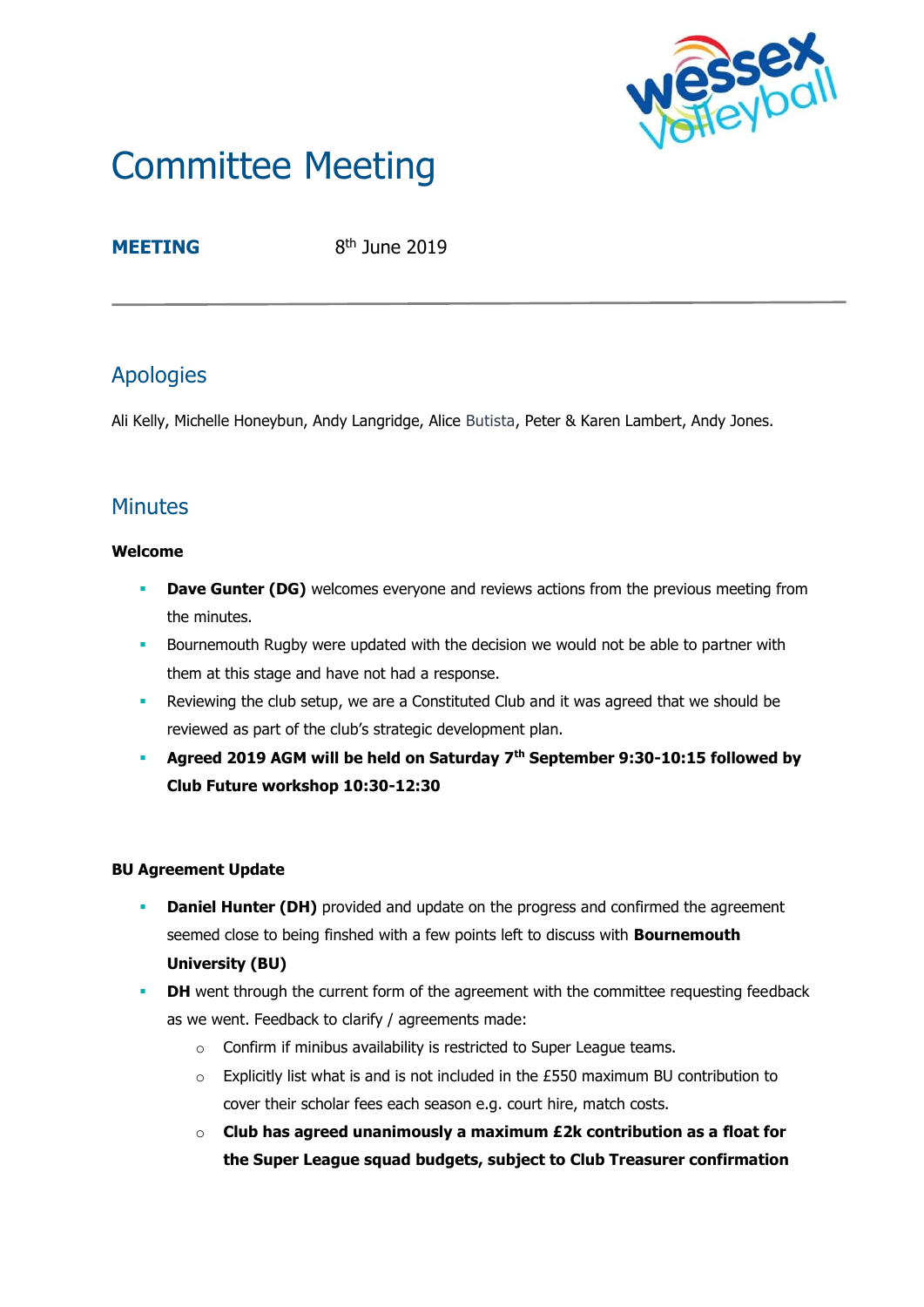### **and confirmation how the finances will work between Matt Hunter (MH) and PL this coming season.**

- $\circ$  Review the liability. Any surplus after a season must remain within the account and used for future seasons or for investment in squad improvements (eg balls, FA kits etc?). Any deficit both Wessex Volleyball Club and Bournemouth University should be jointly liable if the sub committee has complete control for running the squads
- $\circ$  Confirm £28ph booking rate for Bournemouth University sports hall bookings is this all year round, off peak / peak.
- **•** Committee pleased with progress and **DH** confirmed the aim was to get this completed this month. Any further updates will be emailed out to the group.

#### **Safeguarding**

- **Wayne Tinsley-Veale (WTV)** confirmed we're continue to chase outstanding volunteers / coaches who have not provided their DBS and Safeguarding certificate. Deadline for this is  $1<sup>st</sup>$ September ahead of the new season.
- **WTV** discussed safeguarding issues are on the beach and the concern that there are new members coming who are not registered. All coaches will need to give new members the form to be completed or they will be declined from returning at the next session.
- **Annetta Minard (AM)** and **WTV** to confirm how the club should handle membership for players at the beach, including new members, and confirming 'club perimeter' that coaches are responsible for the players. This will also focus on creating membership form for indoor season we well.
- **Helen Rushby (HR)** agreed to review the memberships list against beach attendees

#### **Finance Update:**

- **DG** apologised **Peter Lambert (PL)** was unable to attend but praised the progress that has been made to date and thanked him for the effort and work he has put in.
- **WTV** has requested a meeting with Lynn to get the final hand over sorted ahead of the new season so we are ready for 2019/2020
- **DG** confirmed we need to clarify how many signatories on the account and how that would work moving forward. Requesting **PL** to confirm how many are required and appropriate board members will be assigned.
- **Committee agreed that the club should aim to be cashless.**
- **AM** raised query on expenses that were being paid and request clarify what the club expense policy is. **Agreed, Club Expense Policy is to be reviewed at an upcoming meeting.**
- **PL** raised concern that the sports hall hire costs were increasing next year by 6% per hour.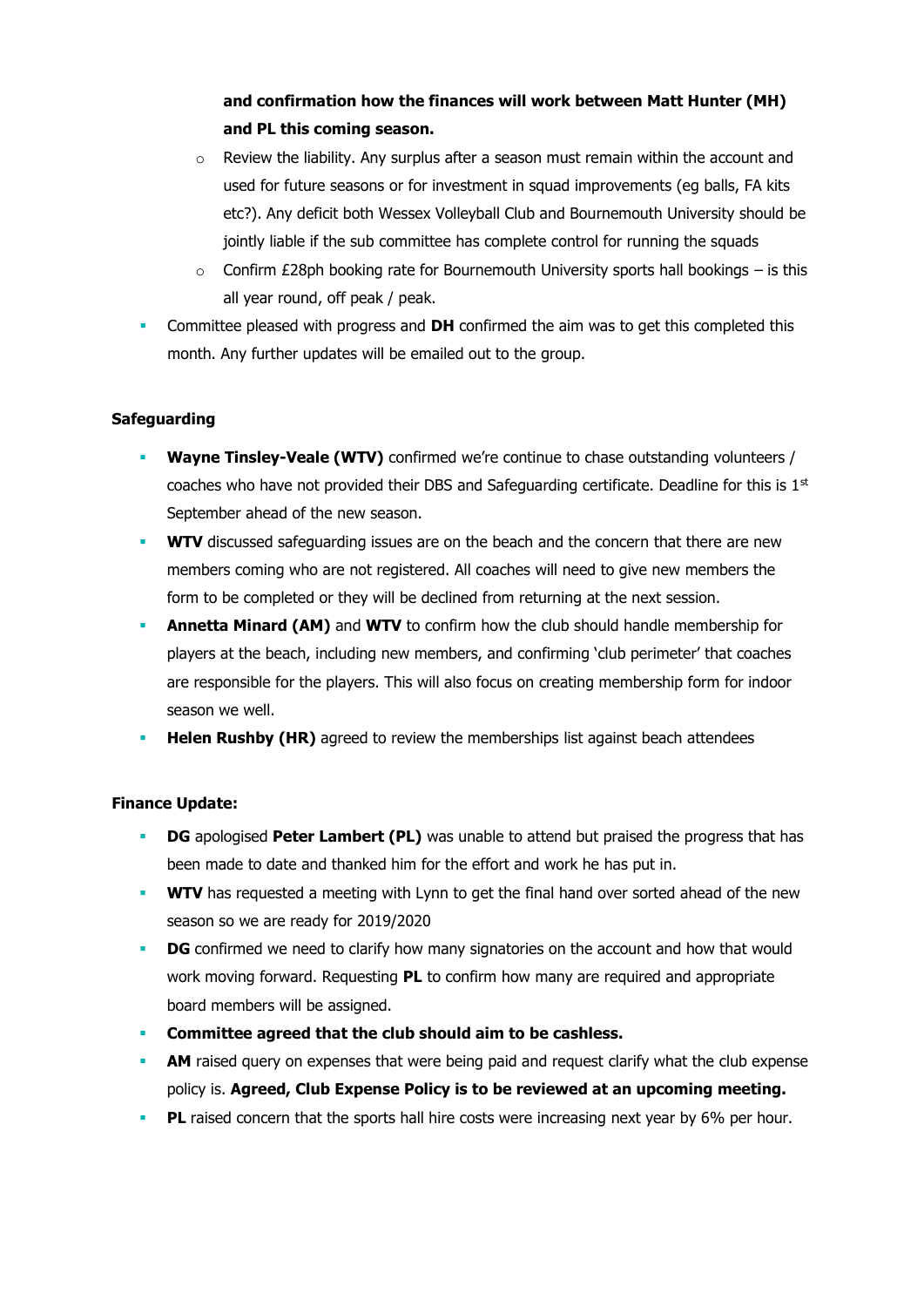- **Request for other committee to be able to review sports hall facilities in local area to ensure LeAF is still the best value for the club. DG to ask for vouleenters to carry out a best value review**
- Should LeAF turn out as best value **DG/PL** will meet with LeAF with a business proposition to see how the club and LeAF can form an SLA.

#### **Development Plan Update:**

- **AM** shared current actions taken from previous meetings and discussed what the club wants to achieve.
- **DH** suggested it would be good to get a day where all members are involved in creating the club visions and plans for the future with the idea of launching Wessex 2020 post this seasons transition period.
- **AM** mentioned the development plan must be related to the financial plan moving forward to provide transparency for all members.
- **AM** discussed the strategic plan and requested all committee members complete the forms she has provided to provide an idea of where the club is currently and then open this up to the club members for their input and feedback.
- **Agreed workshop for all club members and associate members (parents of junior players) will follow 2019 AGM on Saturday 7th September 10:30-12.30**

#### **Next season:**

- **DH** confirmed NVL Teams had been confirmed (except payment) and was in the process of completing the initial fixture list forms.
- **DH** confirmed sports hall bookings at LeAF for 3 courts 18:00-21:00 for the 2019/2020 season. Waiting for the coaches to meet and discuss how to divide that court time between the squads and decide if any more is needed.
- 2019/2020 NVL Calendar was released. **DH** confirmed he has requested LeAF to book all NVL Saturdays 11:00-18:00 temporarily to ensure we have all the possible bookings required fulfil the fixtures knowing the we cancel any bookings once fixtures are confirmed.
- **Women 2 to be coached by WTV, assisted by DG**
- **U18 Women, U16 Girls and U15 Girls to be coached by DG and WTV with other assistance**
- **U18 Men to be coached by Geoff Allen (GA), assisted by Anthony Roberts (AR)**
- U16 and U15 Boys to be coached by Lynn Allen (LA)
- **Minis to be coached by GA, assisted Jared Furbank (JA)**
- **WTV** to confirm what local league teams are going to entered this season
- **DG & WTV** to confirm whether there are any further competition outlets required for players and will plan appropriately.